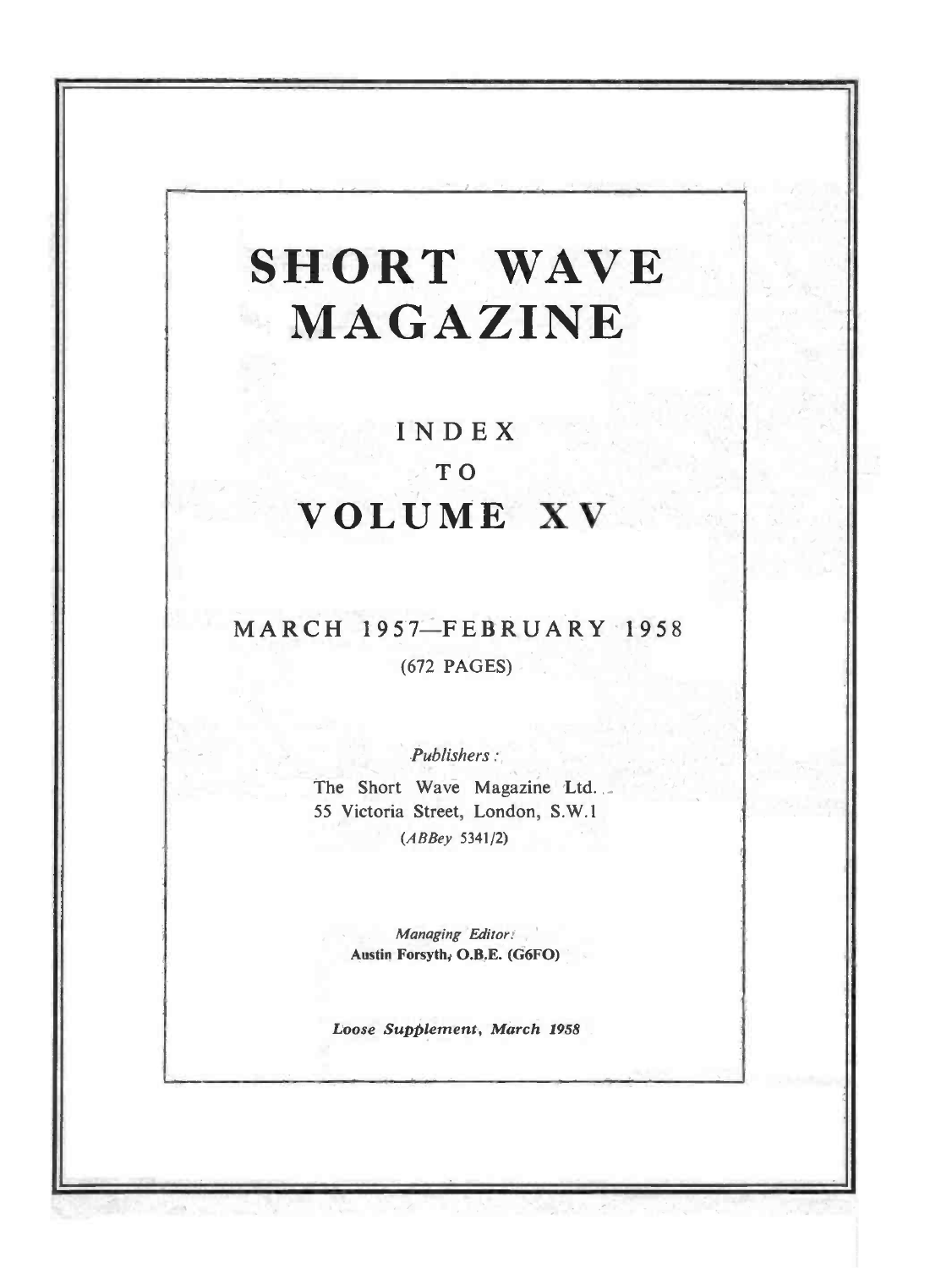# INDEX TO CONTRIBUTORS

| A                                                                                                                                 | Page <sup>'</sup> | M               |
|-----------------------------------------------------------------------------------------------------------------------------------|-------------------|-----------------|
| ABBOTT, C. D. (G6TA)                                                                                                              |                   | MA <sub>0</sub> |
| Simple SWR Bridge May 121                                                                                                         |                   |                 |
| в                                                                                                                                 |                   | MA              |
| BLOXAM, T. W., B.Sc., Ph.D.                                                                                                       |                   | McC             |
| QRO RF Amplifier for Two MetresJul 265<br>BRADFORD, D. T. (VQ4EV)                                                                 |                   |                 |
| Power Supply and Suppression in Portable                                                                                          |                   |                 |
|                                                                                                                                   |                   | MO.             |
| C                                                                                                                                 |                   |                 |
| CHEESMAN, P. R. (VR3G)<br>DX from Christmas Island Nov 463                                                                        |                   | MO              |
| COHEN, E. M.Sc., Grad. I.E.E., A.Inst.P.                                                                                          |                   |                 |
| Combined GDO and Absorption Wave-<br>meter $\ldots \ldots \ldots \ldots \ldots \ldots \ldots \ldots \ldots \ldots \ldots Nov$ 472 |                   | MY.             |
| D                                                                                                                                 |                   |                 |
| DANCE, J. B., M.Sc.                                                                                                               |                   |                 |
| Variable-Selectivity IF Stages in Com-                                                                                            |                   | N               |
| munication ReceiversJan 572                                                                                                       |                   | NEA             |
| DENNIS, A. F. (G3CNV)<br>Station GB3SPSep 357                                                                                     |                   |                 |
| DEVON, A. J.                                                                                                                      |                   | О               |
| VHF Bands Mar-Jan 35, 93, 149, 206, 260, 316,                                                                                     |                   |                 |
| 372, 430, 485, 542, 598                                                                                                           |                   | OHI             |
| F                                                                                                                                 |                   | OSB             |
| FOX, G. C., A.M.I.E.E. (G3AEX)<br>Calibrated Audio OscillatorDec 514                                                              |                   |                 |
| G                                                                                                                                 |                   |                 |
| GILDING, A. R. (G3KSH)<br>RAF-ARS HF-Band TransmitterJan 591                                                                      |                   | P               |
| GILL, D. M. (4S7MG)                                                                                                               |                   | <b>PLA</b>      |
| Modulation Monitoring by OscilloscopeJun 178                                                                                      |                   |                 |
|                                                                                                                                   |                   | <b>PLO</b>      |
| GLAISHER, R. L. (G6LX)<br>SSB Topics Apr 87, Jun 201, Aug 312, Oct 424,                                                           |                   |                 |
| Dec 535, Feb 646                                                                                                                  |                   | POC             |
| GODSMARK, C. E. (G31WL)                                                                                                           |                   |                 |
| Driver Unit for TenSep 355                                                                                                        |                   | R               |
| GRANHOLM, H. (OH20J)<br>DX from the Aland IslandsDec 548                                                                          |                   | RAI             |
|                                                                                                                                   |                   |                 |
| н                                                                                                                                 |                   |                 |
| HEADLAND, J. (G3BFP)<br>Inexpensive SSB Exciter Mar                                                                               | 8                 | RIM             |
| I                                                                                                                                 |                   |                 |
|                                                                                                                                   |                   | S.              |
| IRELAND, R. (G3IRE) and PENFOLD, V.<br>(G3JZ)                                                                                     |                   | SAS:            |
| Simple Grid Dip Oscillator Mar 16                                                                                                 |                   |                 |
| J                                                                                                                                 |                   |                 |
| JOHNSON, E. (G2HR)                                                                                                                |                   | <b>SHE</b>      |
| Transistors in 0-V-2. Jun 187                                                                                                     |                   |                 |
| К                                                                                                                                 |                   |                 |
| KIRBY, M. W.                                                                                                                      |                   |                 |
| Simplified<br>General-Purpose Signal                                                                                              |                   | SHII            |
| Modulation Check Meter for the Receiver. . Sep 350                                                                                |                   | <b>SPO</b>      |
| Multi-Purpose Grid-Dip Meter Oct 403                                                                                              |                   |                 |
| KIRK, H. N. (G3JDK)                                                                                                               |                   | <b>SYK</b>      |

| M                                                                                                                                                                                                                                    | Page |  |
|--------------------------------------------------------------------------------------------------------------------------------------------------------------------------------------------------------------------------------------|------|--|
|                                                                                                                                                                                                                                      |      |  |
| MACDONALD, J. B.                                                                                                                                                                                                                     |      |  |
| <b>Address The Constantine Constantine Constantine Constantine Constantine Constantine Constantine Constantine Constantine Constantine Constantine Constantine Constantine Constantine Constantine Constantine Constantine Const</b> |      |  |

| Meter Protective CircuitDec 527                                           |  |
|---------------------------------------------------------------------------|--|
| MACINTOSH, J. M., B.Sc.<br>Simple Variable Voltage Power SupplyJan 568    |  |
| McCAIG, J. S. (GM3BQA) and DAVIDSON,<br>C. W., B.Sc. $(GM3LAV)$           |  |
|                                                                           |  |
| MORGAN, L. J. J. (G2HNO)<br>Alderney Expedition, 1957. Jun 199            |  |
|                                                                           |  |
| MORRIS, C. J., D.F.M. (G3ABG)                                             |  |
| MYNETT, A. L., B.Sc. (G3HBW)<br>High-Performance Converter for the 23-cm. |  |
| Band <i>Apr</i> 97, <i>Jun</i> 209                                        |  |
| N                                                                         |  |
| NEAL, W. F. (G3FUL)<br>Aerial Filter for Two Metres Apr 92                |  |
| O                                                                         |  |
| OHLSEN, W. R. (G3FVH)<br>Relay Control for Small TransmittersApr 70       |  |
| OSBORNE, J. M., M.A. (G3HMO)<br>Capacity Feed for the Mobile WhipOct 408  |  |
| Ranging the Satellite by Doppler Shift                                    |  |
| P                                                                         |  |
| PLANT, C. R. (G5CP)<br>Portable/Mobile Station for Five BandsJul 232      |  |
| PLOWMAN, J. A., A.M.Brit.I.R.E. (G3AST)                                   |  |
|                                                                           |  |
| POOLE, B.                                                                 |  |

#### R

| RADLEY, Sir Gordon, C.B.E., Ph.D.(Eng.) |  |
|-----------------------------------------|--|
| Future of the U.K. Communications Net-  |  |
| RIMMINGTON, W. L. (G2DVD)               |  |
|                                         |  |

#### S

| LAND, K. (OJINL) and I LINTOLD. Y.              |                                                                                           |
|-------------------------------------------------|-------------------------------------------------------------------------------------------|
| (G3JZ)<br>Simple Grid Dip Oscillator Mar 16     | SASSOON, G. (G3JZK)<br>Crystal-Controlled Converter for DX                                |
| NSON, E. (G2HR)                                 | SHEARS, R. G., B.E.M., Assoc.Brit.I.R.E.<br>(G8KW)<br>The "Geloso " Signal Shifter Mar 19 |
| BY, M. W.                                       | The "Geloso" Receiver Front EndFeb 624                                                    |
| Simplified General-Purpose Signal               | SHIRES, N. (G3BTM)                                                                        |
|                                                 | Phase and Frequency ModulationJan 601                                                     |
| Modulation Check Meter for the Receiver Sep 350 | SPOONER, N. P. (G2NS)                                                                     |
| Multi-Purpose Grid-Dip MeterOct 403             | Checking the Polar Diagram Oct 400                                                        |
| K, H. N. (G3JDK)                                | SYKES, B. (G2HCG)                                                                         |
| Radio for the FiestaOct 415                     | Techniques for Two Metres  Aug 321, Sep 377                                               |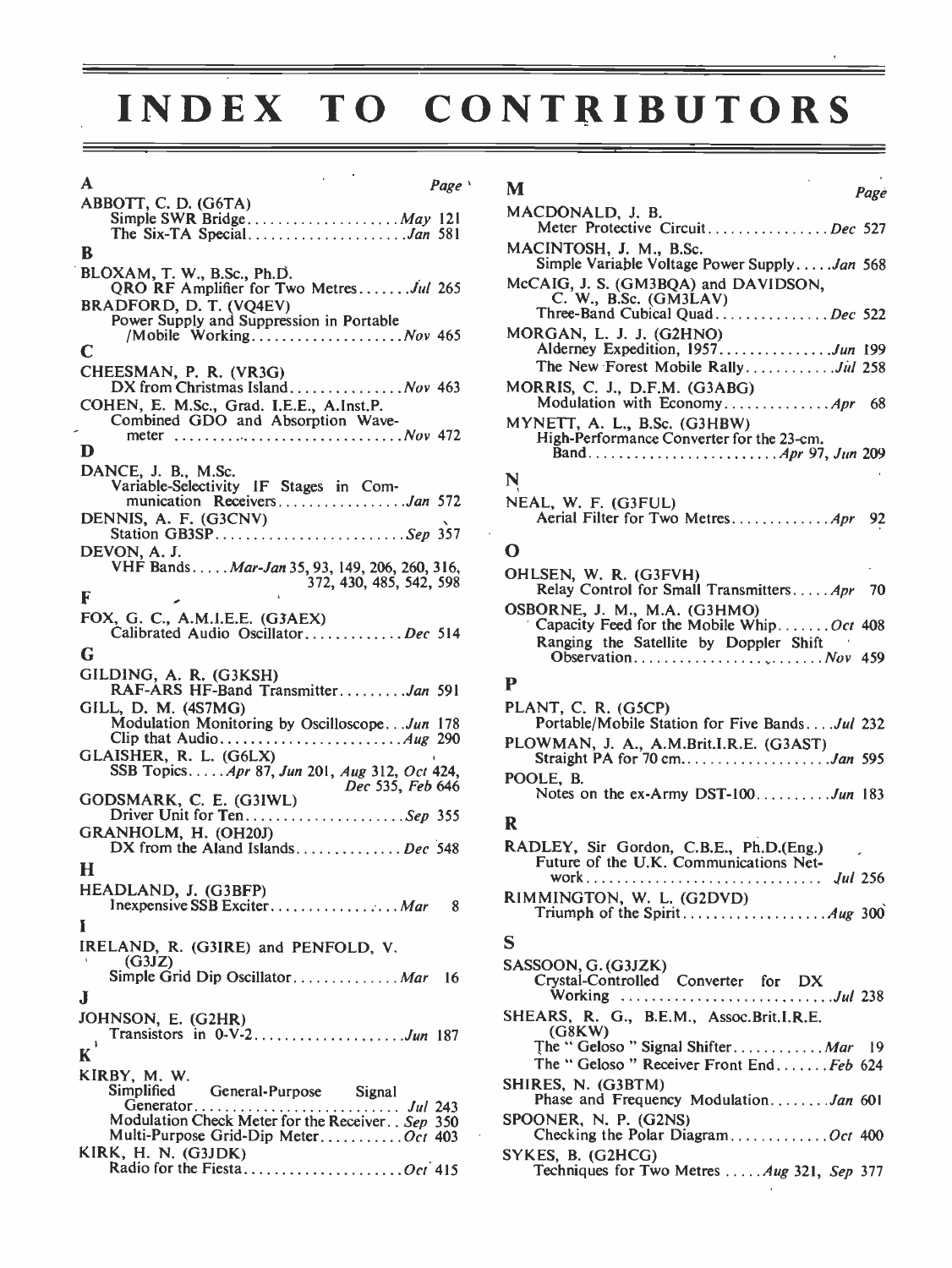# INDEX TO CONTRIBUTORS-continued

| т<br>Page                                               |                   |
|---------------------------------------------------------|-------------------|
| TAYLOR, A. D. (G8PG)                                    | WARD              |
| Producing a Signal Generator Mar 32                     | Αι                |
| Improving Band-Spread on the R. 107 Dec 519             | Αι                |
| TEALE, C. (G3JYB)                                       | Su                |
| Simple Two-Band Cubical Quad Oct 406                    | WIGG              |
| THOMAS, L. H., M.B.E. (G6OB)                            | M                 |
| DX Commentary $\ldots$ <i>Mar-Feb</i> 24, 80, 138, 191, | Cc                |
| 249, 304, 360, 416, 489, 528, 584, 639                  | WINCI             |
|                                                         | No                |
| THOMPSON, W. E.<br>Practical Oscilloscope Design Apr 64 | WREN              |
| TREBILCOCK, E. W.<br>Thirty Years of SWL DX WorkJul 268 | M                 |
| W                                                       | <b>WRIG</b><br>Ch |
| WALKER, J. N. (G5JU)                                    | Sir               |
| 15-watt_Modulator/Amplifier Nov 481                     | Sci               |
| Tour of ScandinaviaJan 578                              | Sir               |

| WARDMAN, B. (G5GO)<br>Audio Mixer and Control Unit. May 145<br>Audio Gain BoxSep 352<br>Substituting for the 6AG7Oct 433                                                        |  |
|---------------------------------------------------------------------------------------------------------------------------------------------------------------------------------|--|
| WIGGANS, D. I. (G3ATL)<br>Mobile Modulator giving the WattsOct 412<br>Command Transmitter ConversionsFeb 636                                                                    |  |
| WINCHCOMBE, T. (G3BCW)                                                                                                                                                          |  |
| WREN, J. P. (G3IRA)<br>Motor-Cycle Portable-Mobile on Two<br>Metres Sep 382                                                                                                     |  |
| WRIGHT, R. H. (G3IBX)<br>Changing Crystal Frequency Apr 71<br>Simple CO-PA TransmitterJun 189<br>Screen-Modulating a QRP AmplifierSep 356<br>Simple Absorption WavemeterJan 604 |  |

# GENERAL INDEX

### AERIALS AND FEEDERS

|                                    | Page |               |
|------------------------------------|------|---------------|
|                                    |      | Justific      |
| Checking the Polar Diagram Oct 400 |      | <b>Noises</b> |
| Cubical Quad, Two Band Oct 406     |      | Assua         |
| Cubical Quad, Three BandDec 522    |      | Prude         |
| Labgear "Bi-Square" BeamSep 381    |      | Award         |
|                                    |      | Safety        |
| Six-TA Special, TheJan 581         |      | Differe       |

# AMENDMENTS AND CORRECTIONS

| Controlled Carrier Constant ModulationSep 351     | Re             |
|---------------------------------------------------|----------------|
| Corrections and Amendments, March issueApr 91     | Ca             |
| Cubical Quad (December)Jan 605                    |                |
| High-Selectivity IF-AF AmplifierOct 423           | E)             |
| Motor-Cycle Portable-Mobile on Two Metres Oct 423 | Dr             |
| Note of ApologyJul 259                            | Ge             |
|                                                   |                |
| SSB Circuit (December)Jan 605                     | $\mathbb{C}^1$ |

### DX

| Alderney Expedition, 1957. Jun 199                | AR8        |
|---------------------------------------------------|------------|
| DX CertificatesMar 30, Jun 197, Jul 253, Sep 365, | <b>BBC</b> |
| Dec 533                                           | <b>BBC</b> |
| DX CommentarySee Monthly Features                 | Broa       |
| DX from Christmas Island Nov 463                  | Coll       |
| DX from the Aland IslandsDec 548                  | Echo       |
|                                                   | Edd        |
| Hopping Mad Nov 470                               | EI h       |
| Polar Regions Award (PRA)Sep 363                  | Elec       |
| Russian Amateur Call-sign AllocationsSep 368      | Elec       |
| Thirty Years of SWL DX WorkJul 268                | Exhi       |
| WAZ Marathon, 1957see "DX Commentary"             | Extr       |
| monthly                                           | Ex-C       |
|                                                   |            |

# EDITORIALS

|                       | s uze |
|-----------------------|-------|
|                       |       |
|                       |       |
| Assuagement $May 119$ |       |
|                       |       |
|                       |       |
|                       |       |
|                       |       |
|                       |       |
|                       |       |
|                       |       |
|                       |       |
|                       |       |
|                       |       |

# 605 423 EXCITERS AND VFO's

| Driver Unit for Ten $(RF-24)$ <i>Sep</i> 355 |  |
|----------------------------------------------|--|
| Geloso Signal Shifter Mar 19                 |  |

# 605 GENERAL -INTEREST PARAGRAPHS

| Another TA-12B Modification Mar 31         |      |
|--------------------------------------------|------|
| Articles for PublicationJul 259            |      |
| AR88 Instruction Manuals May 148           |      |
| BBC Research Scholarships Nov 469          |      |
| BBC Transmitters in the Isle of ManOct 404 |      |
| Broadcast Receiving LicencesSep 387        |      |
| Collins Amateur PersonnelJun 213           |      |
|                                            |      |
|                                            |      |
|                                            |      |
| Electrical Engineers' Exhibition Mar 22    |      |
|                                            |      |
| Exhibition of Scientific Instruments Mar   | - 18 |
|                                            |      |
|                                            |      |

Page

 $D_{\alpha\alpha\beta}$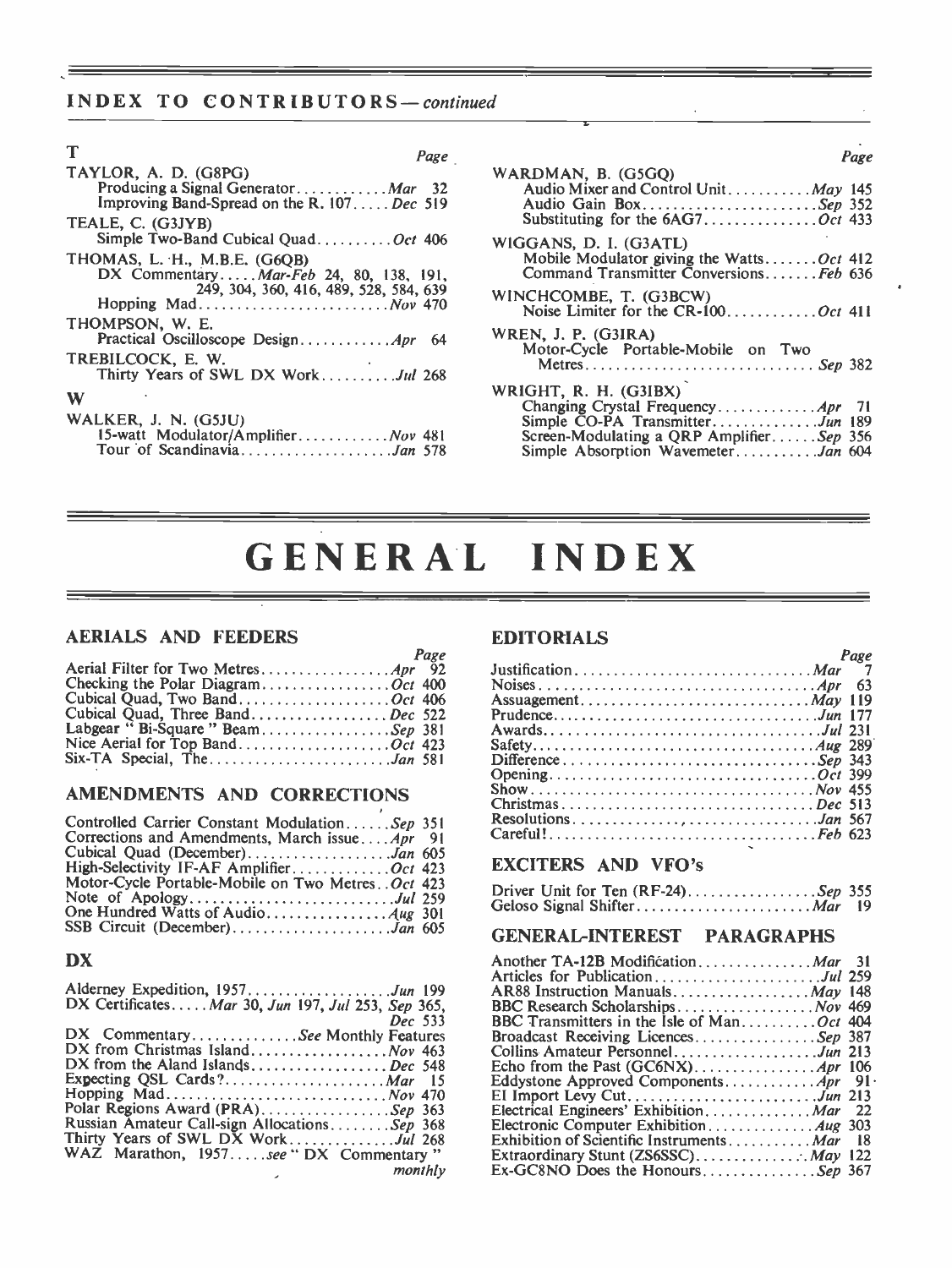#### GENERAL-INTEREST PARAGRAPHS-continued

| OENERAL-INIERESI I ARAORAFIS COMMUNICU                   | Page | IVI E.          |
|----------------------------------------------------------|------|-----------------|
|                                                          |      |                 |
|                                                          |      |                 |
|                                                          |      |                 |
| Great Cable-Laying FeatOct 405                           |      | Calit           |
| Gun that Shoots the LineJul 259                          |      | Com             |
|                                                          |      | Mete<br>Mult    |
|                                                          |      |                 |
| G8TD Joins Panda RadioSep 369<br>Idea for HamfestDec 534 |      | Pract           |
|                                                          |      | Radi            |
| International AeradioDec 521                             |      | Signa           |
|                                                          |      |                 |
| Lord Brabazon, President R.I.C Sep 356                   |      | Simp            |
| Luxembourg LicencesJun 199                               |      | Simp            |
| Measuring the WavelengthSep 369                          |      | Simp            |
|                                                          |      | Simp            |
| Mullard Factory VisitJul 244                             |      |                 |
|                                                          |      |                 |
| New Multi-Tap Linear PotentiometerSep 387                |      | <b>MIS</b>      |
| New Plessey Suppression BrochureDec 554                  |      |                 |
|                                                          |      | Ama             |
|                                                          |      | Ame             |
|                                                          |      | Audi            |
| Occupational TherapyJul 271                              |      | <b>BBC</b>      |
| Opportunity in VP8Jul 259                                |      | Blino           |
| Panda London Office May 144                              |      | Blino           |
|                                                          |      |                 |
| Panda Radio PersonnelDec 554                             |      | Bool            |
|                                                          | 38   |                 |
| Planning Permission RefusedJul 267                       |      |                 |
| "Radio Free Scotland" Mar                                | 38   |                 |
| Reciprocal Licensing Arrangement (G/VQ)Aug 324           |      |                 |
| RECMF Exhibition Mar 34, May 163                         |      |                 |
| SBAC Show, FarnboroughOct 414                            |      |                 |
| Science Masters' ExhibitionFeb 659                       |      | Brea            |
| Scottish VHF ConventionFeb 635                           |      | Card            |
| Scout Jamboree, 1957Jun 213                              |      | Char            |
| Scout Jamboree, ChathamJul 244                           |      | Crys            |
| Simplifying Circuit ConstructionDec 554                  |      | CŴ.             |
| Standard Frequency Transmissions, MSFDec 541             |      |                 |
| Summer School at BBC Engineering Training                |      | Deal            |
|                                                          |      | Echo            |
| Transatlantic AnniversaryDec 541                         |      | F.O.            |
|                                                          |      | FO <sub>8</sub> |
| "Very Sad Story" - Happy SequelSep 371                   |      | GB <sub>3</sub> |
|                                                          |      | G6H             |
| Wrist-Watch RadioJan 583                                 |      | GOR             |

### IGY AFFAIRS, SATELLITES, Etc.

| Death of Satellite IFeb 638                     | <b>MC</b> |
|-------------------------------------------------|-----------|
|                                                 | Mul       |
|                                                 | $``$ Na   |
| Ranging the Satellite by Doppler Shift Observa- | Nati      |
|                                                 | New       |
| Record Sunspot CountDec 526                     | NPL       |
|                                                 | Plesi     |
| Transmitter, American Satellite Mar 37          | OSL       |
|                                                 |           |

# KEYING AND CONTROL

|                                             | rau<br><b>RE</b> |
|---------------------------------------------|------------------|
| Relay Control for Small Transmitters Apr 70 | <b>D D</b>       |

# LICENSING AND THE R.A.E.

|                                            | U.K        |
|--------------------------------------------|------------|
| R.A.E., 1957Jun 182, Aug 295, 320          | VHF        |
| R.A.E., May, 1958 – and Exemptions Feb 638 | <b>VHF</b> |
| R.A.E. Question Paper <i>Sep</i> 370       | '' Ya      |

## MEASUREMENT, METERS AND TEST EQUIPMENT

| Page                                                 |
|------------------------------------------------------|
| Calibrated Audio OscillatorDec 514                   |
| Combined GDO and Absorption Wavementer Nov 472       |
| Meter Protective CircuitDec 527                      |
| Multi-Purpose Dip MeterOct 403                       |
|                                                      |
| Radio Workbench and its Equipment $May 156$          |
|                                                      |
|                                                      |
| Simple Absorption WavemeterJan 604                   |
| - 16                                                 |
|                                                      |
| Simplified General-Purpose Signal Generator. Jul 243 |
|                                                      |

## MISCELLANEOUS

| Amateur Call Book May 155, Feb 631<br>BBC's Amateur Radio BroadcastSep 367<br>Blind Amateur RegisterJul 242, Aug 330<br>Blind Amateurs - Please NoteJun 190                |
|----------------------------------------------------------------------------------------------------------------------------------------------------------------------------|
| <b>Book Reviews:</b>                                                                                                                                                       |
| Coyne Technical DictionaryAug 302<br>Ham Register, 1958Jan 583<br>Radio Amateur Call Book  Aug 302<br>Radio Amateur's HandbookAug 303<br>Radio Electronics HandbookAug 302 |
| Breach of RegulationsOct 414<br>Cards in the Box Apr 102, Jun 186, Aug 295, Sep 369<br>71                                                                                  |
|                                                                                                                                                                            |
|                                                                                                                                                                            |
|                                                                                                                                                                            |
| Echo from the PastJun 190                                                                                                                                                  |
| FO8AP/MM in TroubleJun 182, Jul 270, 275                                                                                                                                   |
|                                                                                                                                                                            |
|                                                                                                                                                                            |
| G6HH/A at the Hastings Hobbies Exhibition. Aug 329                                                                                                                         |
|                                                                                                                                                                            |
| Honours and AwardsJul 248                                                                                                                                                  |
| Introduction to Amateur RadioMar 41, Apr 77,                                                                                                                               |
| May 153                                                                                                                                                                    |
|                                                                                                                                                                            |
| MCC, The Twelfth Oct 440, Nov 464, Jan 608                                                                                                                                 |
| Mullard Ultrasonic Engraving Tool Oct 429                                                                                                                                  |
|                                                                                                                                                                            |
|                                                                                                                                                                            |
| New Sunspot Theory May 144                                                                                                                                                 |
|                                                                                                                                                                            |
| Plesmin Paper CapacitorsJul 275                                                                                                                                            |
| QSL Bureau NoteDec 541                                                                                                                                                     |
| QSO CoincidenceOct 423                                                                                                                                                     |
|                                                                                                                                                                            |
|                                                                                                                                                                            |
|                                                                                                                                                                            |
| Radio Hobbies Exhibition. Sep 371, Oct 423, Dec 520                                                                                                                        |
| Radio Research in 1956. $\ldots$ Aug 293                                                                                                                                   |
| RECMF'S New Chairman May 144                                                                                                                                               |
|                                                                                                                                                                            |
| Technique of Technical WritingOct 429                                                                                                                                      |
| -91                                                                                                                                                                        |
| Tour of ScandinaviaJan 578                                                                                                                                                 |
|                                                                                                                                                                            |
|                                                                                                                                                                            |
|                                                                                                                                                                            |
|                                                                                                                                                                            |
| "Yasme," The  Mar 15, Sep 367, Oct 441, Nov 477                                                                                                                            |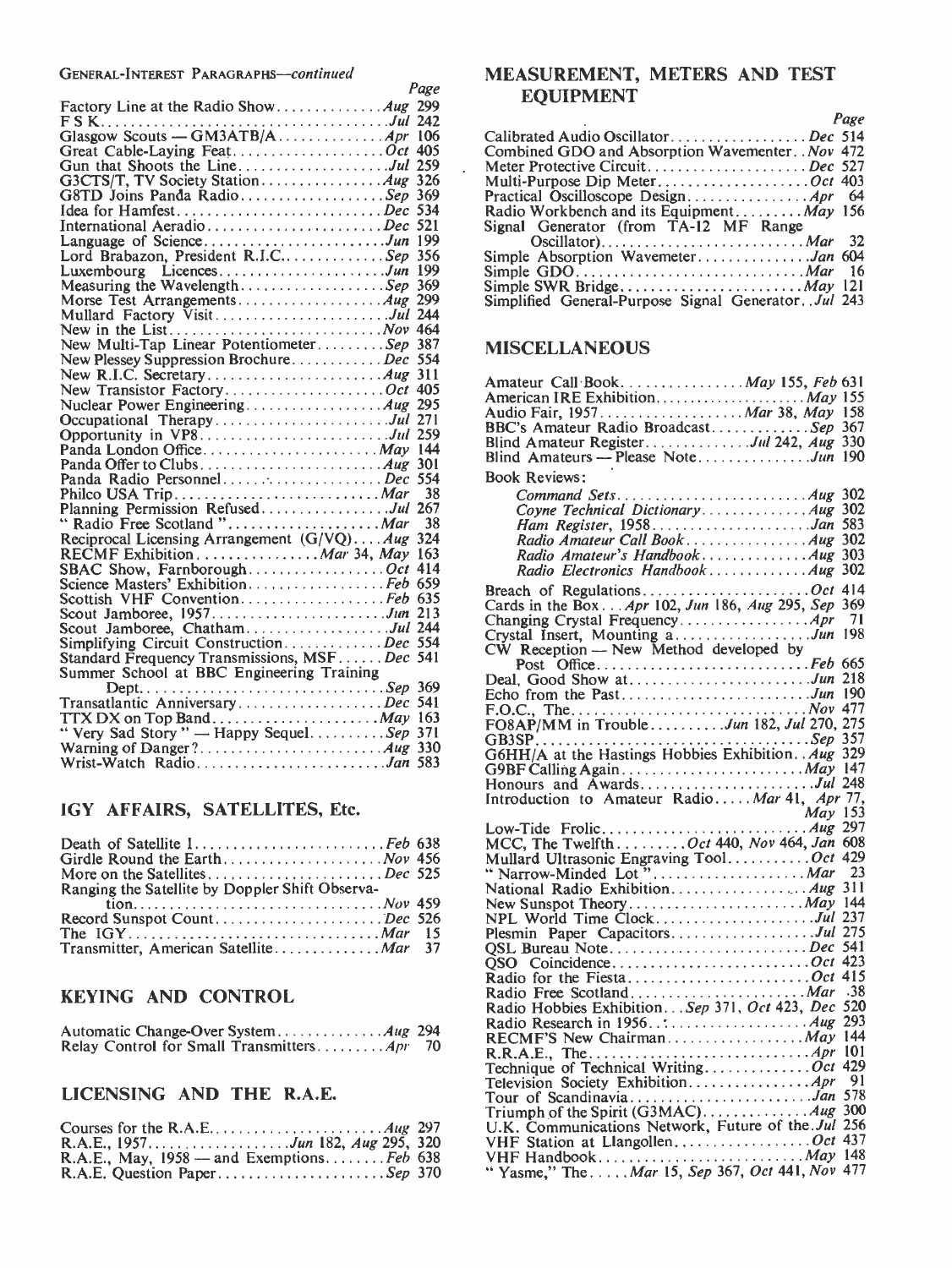| Capacity Feed for the Mobile WhipOct 408          | Audi             |
|---------------------------------------------------|------------------|
| Commercial Mobile RadioDec 541                    | Audi             |
|                                                   | BK/1             |
|                                                   | Cath             |
|                                                   | Colli            |
| Mobile Rally, EssexOct 410                        | Com              |
| Mobile Rally, Stoney CrossJun 190, Jul 258        | Con <sub>1</sub> |
|                                                   |                  |
| Motor-Cycle Portable/Mobile on Two Metres Sep 382 | $CO-I$           |
| No-Coil Tx for Top Band MobileFeb 632             | Crys             |
| Portable/Mobile Station for Five BandsJul 232     |                  |
| Power Supply and Suppression in Portable          | Cubi             |
|                                                   | Cubi             |

#### MODULATION AND AUDIO

| Audio Exhibition, ManchesterFeb 638            | Fifte |
|------------------------------------------------|-------|
| Audio Gain Box <i>Sep</i> 352                  | Fitti |
| Audio Mixer and Control Unit May 145           | GD(   |
|                                                | Gelo  |
| Controlled Carrier Constant Modulation Aug 298 | Gelo  |
| Modulation Monitoring by OscilloscopeJun 178   | Grip  |
|                                                | Gro   |
| One Hundred Watts of AudioJul 245              | G2I   |
|                                                | Hea   |
| Screen-Modulating a QRP AmplifierSep 356       | IF/A  |
|                                                | IF A  |

#### MONTHLY FEATURES

| DX Commentary <i>Mar-Feb</i> 24, 80, 138, 191, 249,    | Mobile whip with capacity feedOct 409                  |
|--------------------------------------------------------|--------------------------------------------------------|
| 304, 360, 416, 489, 528, 584, 639                      | Modulation Meter — circuit and values $Sep 351$        |
| Month with the Clubs <i>Mar-Feb</i> 47, 104, 161, 215, | " Mule " Audio control unit—circuit $\cdot$ May 145    |
| 273, 327, 385, 439, 497, 552, 662                      | Noise limiter circuit, CR-100Oct 411                   |
| New QTH'S <i>Mar-Feb</i> 45, 103, 159, 214, 271, 325,  | One-hundred watt speech-amplifier/modulator. Jul 246   |
| 384, 438, 495, 550, 606, 660                           | Oscilloscope — circuit and values Apr 65               |
| Other Man's Station, The:                              | Protective circuit for metersDec 527                   |
|                                                        | Radio Workbench, design and construction $May 156$     |
|                                                        | RAF-ARS Kit transmitter — circuit and values Jan 593   |
|                                                        | RF-24 as Driver UnitSep 355                            |
| G3JHIJul 272                                           | R.1155 circuit details May 124                         |
|                                                        | Russian amateur call-sign distribution Sep 368         |
| G3JEGOct 437                                           | Screen modulator circuitSep 356                        |
|                                                        |                                                        |
|                                                        | Signal generator — circuit and values Jul 243          |
|                                                        | SSB Exciter—layout details and circuit Mar 10, Dec 538 |
| VHF BandsMar-Jan 35, 93, 149, 206, 260, 316,           |                                                        |
| 372, 430, 485, 542, 598                                | SSB Mixer/Amplifier Circuit for Two Metres Aug 313     |

Variable Voltage Power Supply Jan 568 Top -Band mobile - circuitry Feb 632

#### RECEIVERS

| Crystal Controlled Converter for DX Working Jul 238           | Vibra      |
|---------------------------------------------------------------|------------|
|                                                               | Varia      |
| DST-100, Notes on the $\ldots$ $\ldots$ $\ldots$ $\ldots$ 183 |            |
| Eddystone 888, Test Report Apr 72                             |            |
|                                                               | <b>SSB</b> |
| "Geloso" Receiver Front-EndFeb 624                            |            |
| High Selectivity IF/AF Amplifier UnitSep 344                  | Inext      |
| Improving Band-Spread on the R.107 Dec 519                    | SSB        |
| Noroton FM/VHF TunerJul 241                                   | <b>SSB</b> |
| $R.1155$ — Design of the  May 123                             | <b>SSB</b> |
|                                                               | <b>SSB</b> |
| Variable/Selectivity IF Stages in Communica-                  | SSB.       |
| tions ReceiversJan 572                                        |            |
|                                                               |            |

#### MOBILES AND PORTABLES REFERENCES AND USEFUL DATA

Page<br>
1988 Audio Clipper, Circuit and Values............ Aug 291 Page Audio oscillator - circuit and values ........ Dec 517 BK/Muting Circuit  $\ldots$  Aug 294<br>Cathode -Modulator Unit - circuit and values Apr 69 Collins KWS-1 -- circuitry and details  $\ldots \ldots$   $\ldots$   $\ldots$   $\ldots$  130 Command Transmitter -- modifications  $\ldots \ldots$  Feb 637 Converter for 23-cm -- construction and layout. CO-PA Transmitter - circuit and values  $\therefore$  Jun 210 CO-PA Transmitter - circuit and values  $\therefore$  Jun 189 Crystal-controlled converter - circuit and values Jul 239 Cubical Quad for two bands — construction... Oct 407<br>Cubical Quad for three bands — details........ Dec 522 Doppler-Shift theory and practice ............ Nov 459  $DST-100$  - block diagram and details  $\ldots$ ,  $\ldots$ , Jun 184 Eddystone 888 - circuit details Apr 74 Field -strength meter circuit Oct 400 Fifteen-watt modulator/amplifier.............. Nov 482 Fitting an S -meter Mar 39  $GDO$  - circuits and values  $\ldots \ldots \ldots$  Mar 18, Nov 476 Geloso Receiver Front End — circuit *Mar* 20<br>Geloso Signal-Shifter — circuit Mar 20 Grip-Dip Meter - circuit and values .......... Oct 403 Grounded-Grid Linear Amplifier, Top Band... Oct 425<br>G2IQ Converter — circuit and values. Nov 479, Dec 547 Head amplifier - circuit and values  $Sep$  353 IF/AF Amplifier - circuit and values  $Sep$  347 IF Amplifier on 1.6 mc — circuit and values  $\ldots$  Jan 575 List of Mobiles at Stoney Cross Rally  $\ldots \ldots \ldots$  Jul 258 Local station receiver (transistor).............Jun 187<br>Minimitter "Mercury "— circuit and values...*Feb* 653 Mobile, G5CP — constructional details .......*Jul* 236<br>Mobile whip with capacity feed................*Oct* 409<br>Modulation Meter — circuit and values.......*Sep* 351 Mar-Feb 24, 80, 138, 191, 249, Mobile whip with capacity feed  $\ldots$   $\ldots$   $\ldots$  Oct 409<br>304, 360, 416, 489, 528, 584, 639 Modulation Meter — circuit and values  $\ldots$   $\ldots$  Sep 351 Mar-Feb 47, 104, 161, 215,<br>327, 385, 439, 497, 552, 662 Noise limiter circuit, CR-100 May 10. May 145 One-hundred watt speech-amplifier/modulator  $Jul$  246,  $Oscilloseone - circuit$  and values 384, 438, 495, 550, 606, 660 Oscilloscope - circuit and values Apr <sup>65</sup> Other Man's Station, The: Protective circuit for meters Dec 527 ZD4BQ Mar 46 Radio Workbench, design and construction . . . . May 156 G3JEQ May 160 RAF-ARS Kit transmitter - circuit and values .Jan 593 5A4TZ Jun 217 RF-24 as Driver Unit Sep 355 G3JHI Jul 272 R.1155 circuit details May 124 G3LSC Aug 326 Russian amateur call -sign distribution Sep 368 G3JEG Oct 437 Screen modulator circuit Sep 356 G3FKH Dec 551 Seventy -cm. tripler/PA - details Jan 596 Seventy-cm. tripler/PA — details  $396$ <br>Signal generator — circuit and values  $341$ SSB Exciter-layout details and circuit Mar 10, Dec 538 SSB Linear Amplifiers .............. Apr 87, Jun 203 SSB Mixer/Amplifier Circuit for Two Metres...Aug 313 SSB Mixer circuit for HF bands Feb 646 POWER SUPPLIES Suppression circuits for mobiles Nov 467 TA-12 MF as signal generator................. Mar 33 Multi-Output Power Supply, circuit  $\ldots$ , Feb 657 Thirty-five watt speech-amplifier/modulator....Oct 412<br>Variable Voltage Power Supply Two-metre aerial filter — construction........ $Apr$  92 Two-metre amplifier for 150 watts..............Jul 266 Two-metre portable/mobile, circuit and values.. Sep 383 Two-stage transistor Tx circuit.  $\ldots \ldots \ldots \ldots$  May 127 Vibrapack, Mallory 12v., regulation curves .... Feb 635 Variable-voltage power supply - circuit and

values  $\ldots$   $\ldots$   $\ldots$   $\ldots$   $\ldots$   $\ldots$   $\ldots$   $\ldots$   $\ldots$   $\ldots$   $\ldots$   $\ldots$  570

#### SSB

Inexpensive SSB Exciter (filter type)  $\dots \dots \dots \dots$  Mar SSB Exciter-layout details and circuit Mar 10, Dec 538 SSB Linear Amplifiers..................*Apr 87, Jun 203*<br>SSB Mixer/Amplifier Circuit for Two Metres...*Aug 313* SSB Mixer Circuit for HF bands ............. Feb 646 SSB Topics ... *Apr* 87, Jun 201, Aug 312, Oct 424, Dec 535, Feb 646